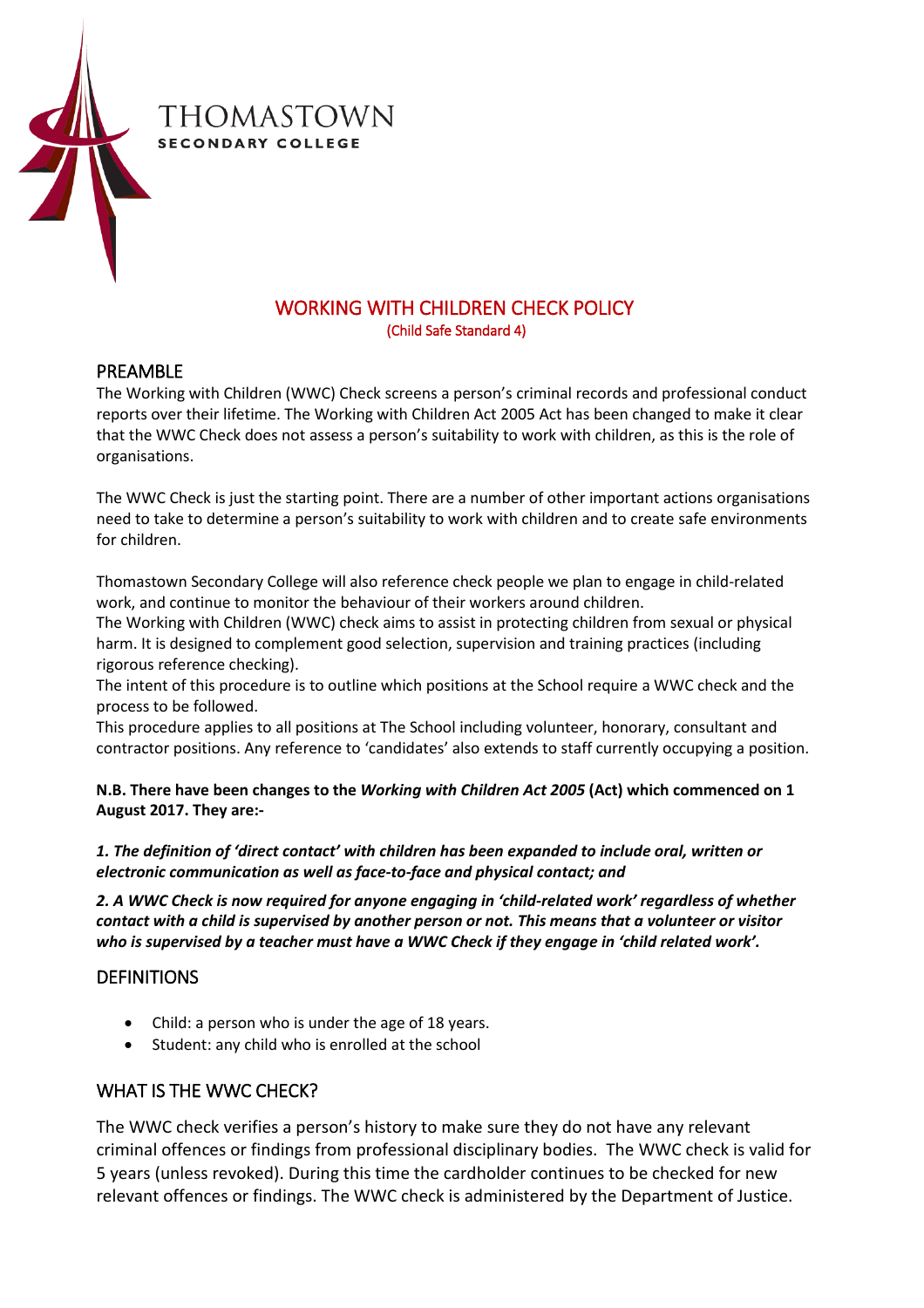# WHEN IS A WWC CHECK REQUIRED?

A WWC check is required for positions that meet all of the following criteria:

- involve contact with children in connection with our school
- the contact happens on a regular (everyday) basis;
- **involve all [direct contact](http://www.justice.vic.gov.au/wps/wcm/connect/Working+With+Children/Home/Application+Process/Who+Needs+to+Apply/) with children regardless of whether contact with a child is supervised by another person or not (read new changes to Act above)**
- contact with children needs to be a part of a worker's duties, not incidental to their work
- the position does not qualify for a[n exemption](http://www.justice.vic.gov.au/wps/wcm/connect/Working+With+Children/Home/Application+Process/Who+Needs+to+Apply/WWCC+-+Exemptions+from+Applying+for+a+Check) as listed under the act

#### *Example: A plumber is called to fix a burst pipe in the school. As contact with children isn't necessary for the plumber to fix the pipe, they do not need to get a WWC Check.*

# WHAT IS THE APPLICATION PROCESS?

The candidate must complete a Working with Children Check application form. The forms are available online or at Australia Post outlets in Victoria.

Under the section marked 'Details of Organisation', candidates should ensure they state the school. If the applicant passes the check they will be sent a successful Assessment Notice, followed by a WWC check card 2-3 weeks later.

Further information about the application process is available on th[e Department of Justice webpage.](https://online.justice.vic.gov.au/wwc/wwc-online-check)

# WHAT IF THE APPLICANT DOES NOT PASS THE CHECK?

If the applicant does not pass the check they will be given an Interim Negative Notice. The applicant can then make a submission to the Department of Justice to explain why they believe they should pass. If this submission is not successful the applicant will be issued with a Negative Notice. This means they have failed the WWC Check and cannot undertake 'child-related work' or work in the school.

# WHEN CAN THE CANDIDATE COMMENCE?

Commencement in The School is conditional upon receipt of a successful Assessment Notice or WWC check card. Any queries should be directed to the Principal.

# WHO PAYS FOR THE WWC CHECK?

Candidates who are required to undergo a WWC check as a condition of working in the School will not be able to receive reimbursement for the Cost from the school if there is a cost.

#### **RESPONSIBILITIES**

The school must:

- Identify all staff who require a Working with Children check;
- Ensure existing staff and volunteers are informed of the requirement to undergo the check;
- Ensure prospective staff and volunteers have passed a WWC check before commencement;
- Check the card's validity on the [Department of Justice webpage;](https://online.justice.vic.gov.au/wwc/wwc-online-check)
- Have a photocopy of the WWC card and with details updated on the school register ( if individual is a staff member, copy to be kept on the staff member's personnel file)
- Ensure suitable monitoring procedures are in place to ensure staff members hold a valid WWC check card at all times.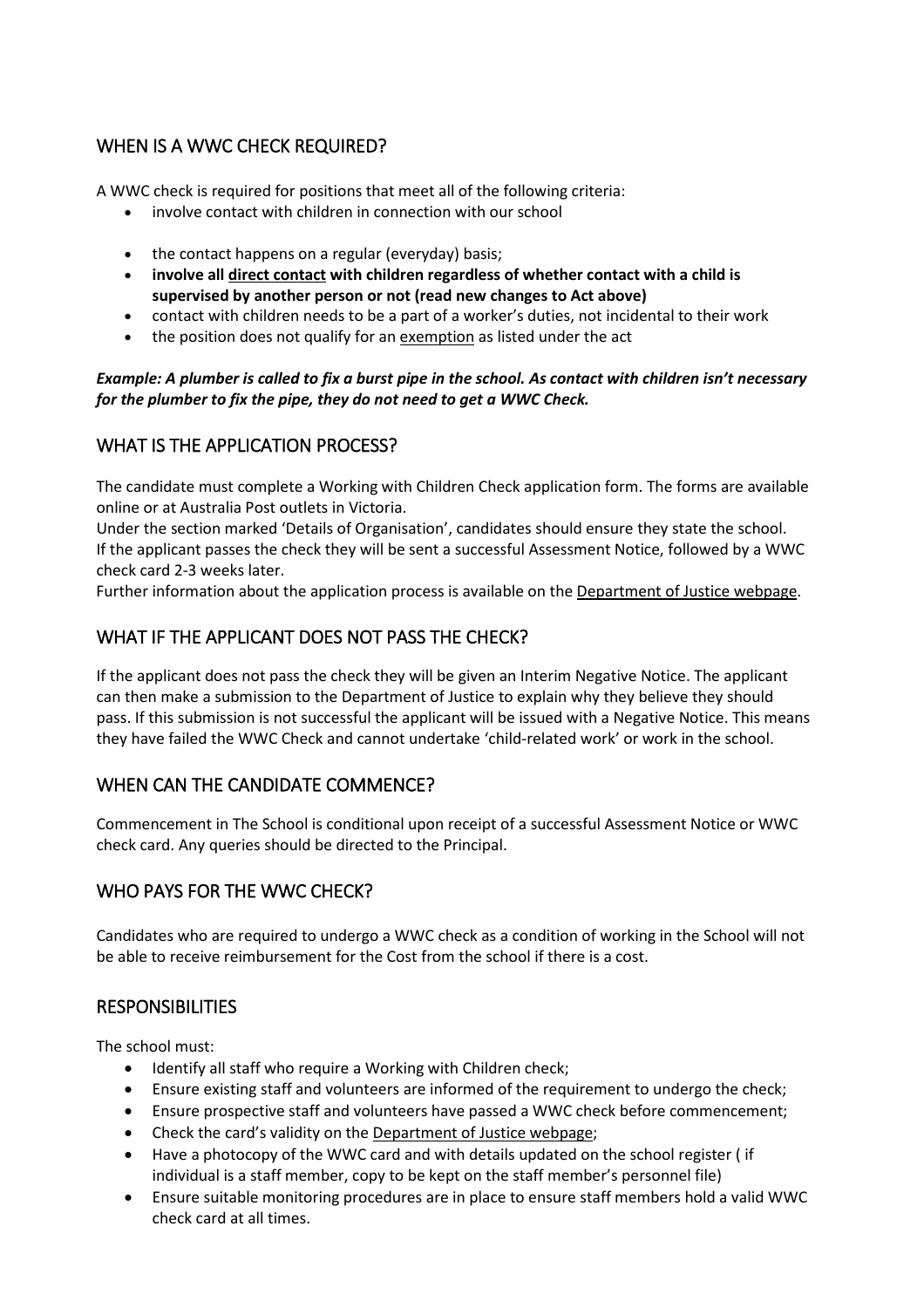The staff member or volunteer must:

- Provide the successful WWC check card prior to commencement at the school
- Notify the office if there has been a relevant change in circumstances, for example, if they have been charged or found guilty of a new relevant offence.
- Apply for a new WWC check before their card expires.

## WHAT IS THE DIFFERENCE BETWEEN A WWC CHECK AND A POLICE RECORDS CHECK?

A police records check gives information about a person's past criminal record and is only valid at the time of issue. The WWC check is valid for 5 years (unless revoked). During this time, cardholders continue to be checked for new relevant offences or disciplinary findings from professional bodies such as the Victorian Institute of Teaching. In addition, not all criminal offences are relevant to the WWC check. Broadly, the WWC check considers serious sexual and violent drug offences. A staff member or volunteer is required to undertake a WWC check even if they have already completed a police records check.

#### **Related Procedures -** [Police Records Check Procedure](http://www.adm.monash.edu.au/workplace-policy/conduct-compliance/police-records/procedures.html)  **Related Documents -**[Working with Children Act 2005 \(Vic\)](http://www.justice.vic.gov.au/wps/wcm/connect/Working+With+Children/Home/WWCC+-+Working+with+Children+Act+2005)

Further information is available from th[e Department of Justice Working with Children webpage](http://www.justice.vic.gov.au/workingwithchildren) or the Working with Children information line on 1300 652 879

### SCHOOL REGISTER

The School will take a copy of each WWCC and filed in the Administration Filing Cabinet. The register will be placed on the administration network.

#### RELATED POLICIES AND RESOURCES

Volunteers Policy Visitors Policy Duty of Care Policy

#### **REVIEW PERIOD**

This policy was last updated on ................ and is scheduled for review on ..................

*Policy and Advisory Guide: [www.education.vic.gov.au:](http://www.education.vic.gov.au/) [http://enewswwcc.justice.vic.gov.au](http://enewswwcc.justice.vic.gov.au/)*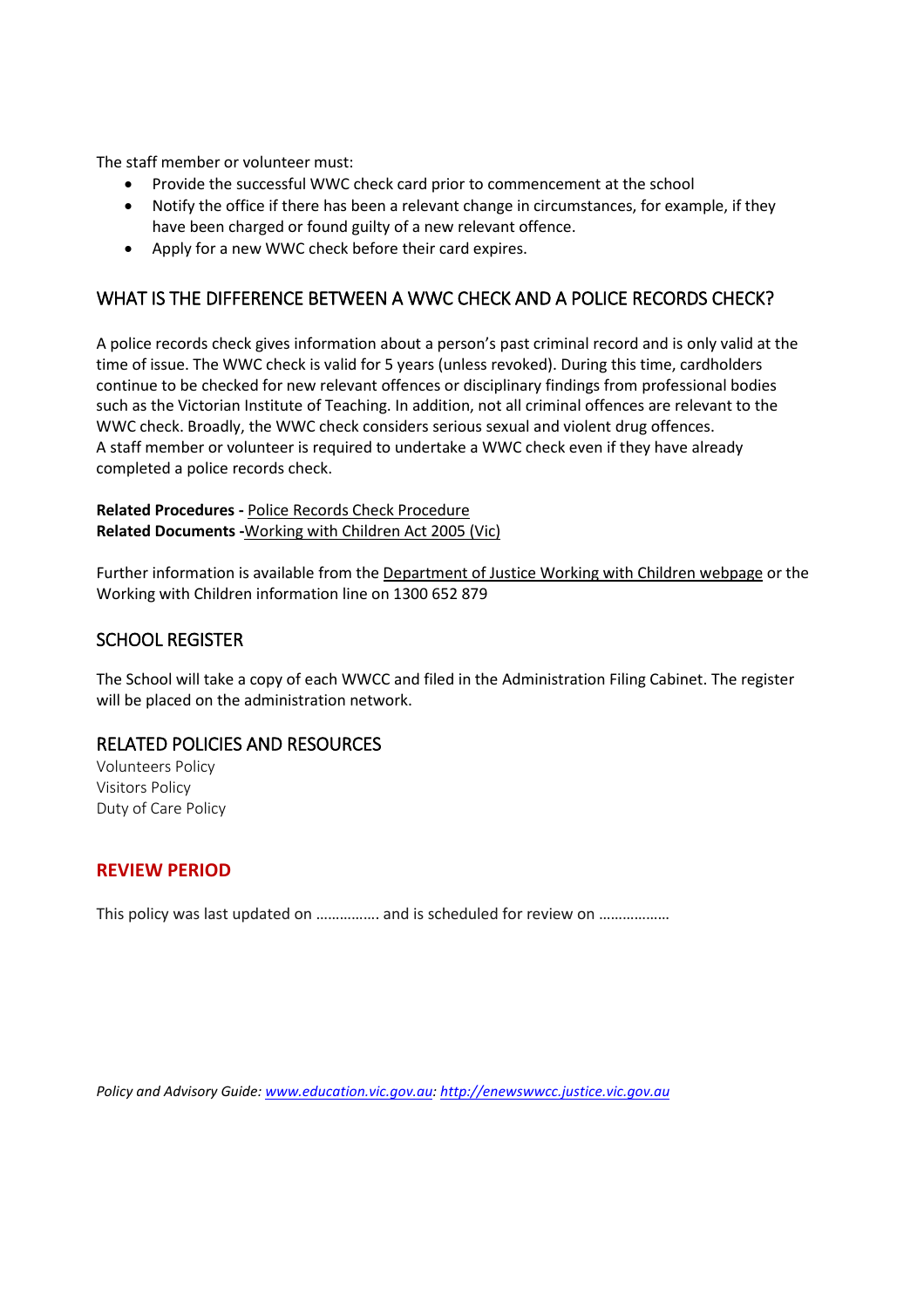|                       | <b>GLOSSARY OF TERMS</b>                                                                                      |
|-----------------------|---------------------------------------------------------------------------------------------------------------|
| <b>Term</b>           | <b>Definition</b>                                                                                             |
| <b>The Act</b>        | Child Safety and Wellbeing Act 2005                                                                           |
| Aboriginal            | A person under the age of 18 who:                                                                             |
| child                 | • is of Aboriginal or Torres Strait Islander descent                                                          |
|                       | • identifies as Aboriginal or Torres Strait Islander, and                                                     |
|                       | • is accepted as Aboriginal or Torres Strait Islander by an Aboriginal or Torres<br>Strait Islander community |
|                       |                                                                                                               |
|                       |                                                                                                               |
| <b>Child abuse</b>    | For the purposes of these standards, abuse constitutes any act committed                                      |
|                       | against a child involving:                                                                                    |
|                       | · physical violence                                                                                           |
|                       | • sexual offences                                                                                             |
|                       | • serious emotional or psychological abuse                                                                    |
|                       | • serious neglect<br>Further explanation of these types of abuse is provided in the section                   |
|                       | 'What is child abuse?'                                                                                        |
|                       |                                                                                                               |
| <b>Children from</b>  |                                                                                                               |
| culturally            |                                                                                                               |
| and/or                |                                                                                                               |
| linguistically        | A child or young person who identifies as having particular cultural or                                       |
| diverse               | linguistic affiliations by virtue of their place of birth, ancestry or ethnic                                 |
| backgrounds           | origin, religion, preferred language or language spoken at home or                                            |
|                       | because of their parents' identification on a similar basis.                                                  |
|                       |                                                                                                               |
| <b>Child</b>          | A person who is under the age of 18 years.                                                                    |
|                       |                                                                                                               |
|                       |                                                                                                               |
| <b>Child safety</b>   | In the context of the child safe standards, child safety means measures                                       |
|                       | to protect children from abuse.                                                                               |
|                       |                                                                                                               |
| <b>Child safe</b>     | In the context of the child safe standards, a child safe organisation is one                                  |
| organisation          | that meets the child safe standards by proactively taking measures to                                         |
|                       | protect children from abuse.                                                                                  |
|                       |                                                                                                               |
|                       |                                                                                                               |
| <b>Cultural</b>       | A set of congruent behaviours, attitudes and policies that come together in                                   |
| competency            | system, agency or among professionals that enable them to work effectively in<br>cross-cultural situations.   |
|                       |                                                                                                               |
|                       |                                                                                                               |
|                       |                                                                                                               |
| <b>Cultural abuse</b> | Actions and attitudes that deliberately ignore, denigrate or attack the culture of<br>a person or community.  |
|                       |                                                                                                               |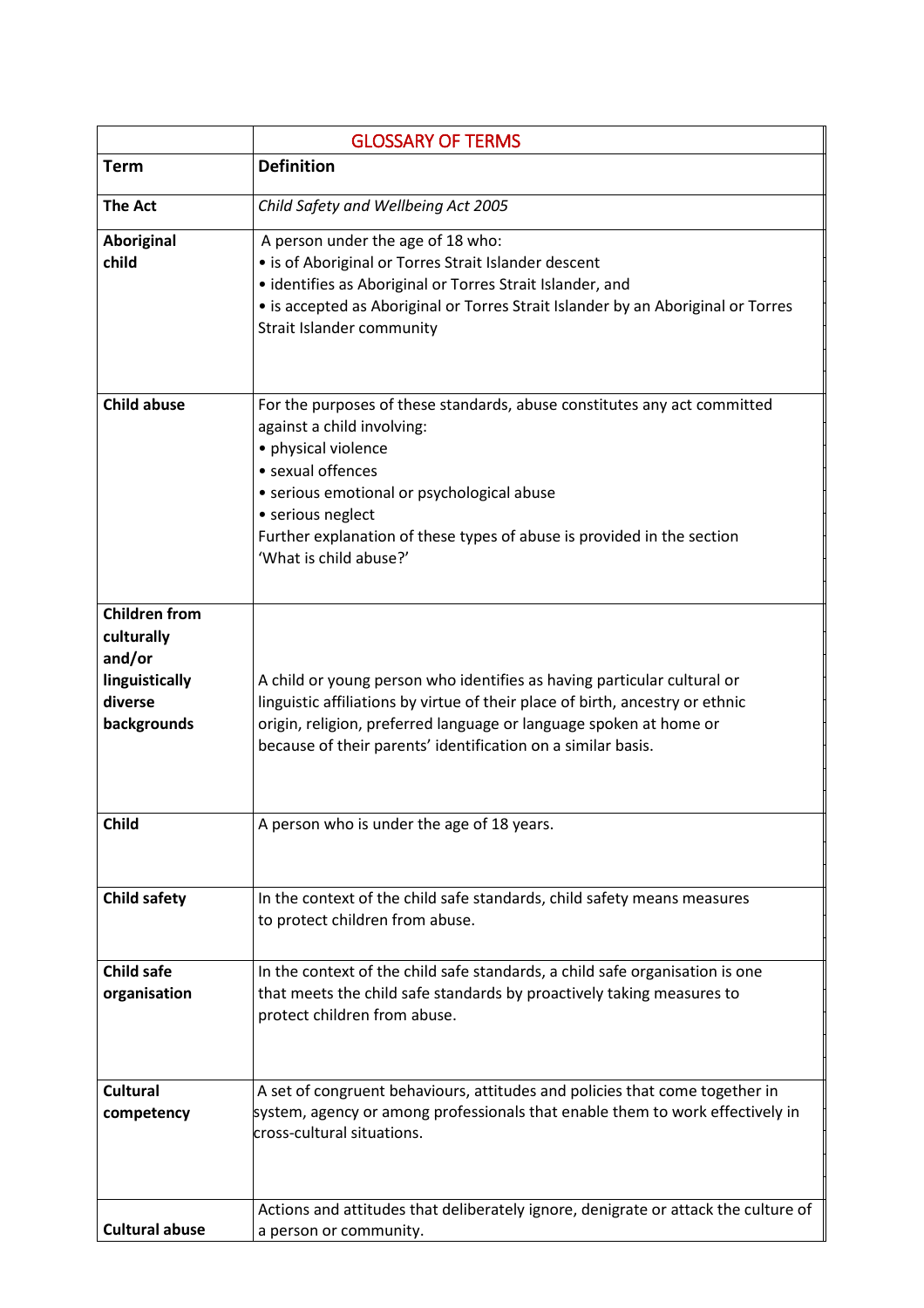| <b>Cultural safety</b><br>for Aboriginal<br>children                                                            | The positive recognition and celebration of cultures. It is more than just<br>the absence of racism or discrimination, and more than cultural<br>awareness and cultural sensitivity.<br>A culturally safe environment does not ignore, challenge or deny cultural<br>identity. Cultural safety upholds the rights of Aboriginal children to:<br>• identify as Aboriginal without fear of retribution or questioning<br>• have an education that strengthens their culture and identity<br>• maintain connections to their land and country<br>• maintain their strong kinship ties and social obligations<br>. be taught their cultural heritage by their Elders<br>• receive information in a culturally sensitive, relevant and accessible<br>manner<br>• be involved in services that are culturally respectful |
|-----------------------------------------------------------------------------------------------------------------|--------------------------------------------------------------------------------------------------------------------------------------------------------------------------------------------------------------------------------------------------------------------------------------------------------------------------------------------------------------------------------------------------------------------------------------------------------------------------------------------------------------------------------------------------------------------------------------------------------------------------------------------------------------------------------------------------------------------------------------------------------------------------------------------------------------------|
| <b>Cultural safety</b><br>for children<br>from culturally<br>and/or<br>linguistically<br>diverse<br>backgrounds | An environment which is spiritually, socially and emotionally safe, as well<br>as physically safe for children; where there is no assault, challenge or<br>denial of their cultural or linguistic identity, of who they are and what they<br>need. Efforts need to be made to ensure the culturally and/or linguistically<br>diverse children and their families receive information in a culturally<br>sensitive, relevant and accessible manner, including in relevant<br>community languages.                                                                                                                                                                                                                                                                                                                   |
| <b>Children with</b><br>a disability                                                                            | A disability can be any physical, sensory, neurological disability, acquired<br>brain injury or intellectual disability or developmental delay that affects a<br>child's ability to undertake everyday activities. A disability can occur at<br>any time in life. Children can be born with a disability or acquire a<br>disability suddenly through an injury or illness. Some disabilities may be<br>obvious while others are hidden.<br>$\bullet$                                                                                                                                                                                                                                                                                                                                                               |
| Organisation                                                                                                    | The Child Safety and Wellbeing Act 2005 (the Act) will provide that the<br>standards apply to 'applicable entities', which are defined in the Act as:<br>an incorporated body or association<br>an unincorporated body or association (however structured)<br>an individual who carries on a business and engages contractors,<br>employees or volunteers to assist in the business in providing services or<br>facilities                                                                                                                                                                                                                                                                                                                                                                                         |